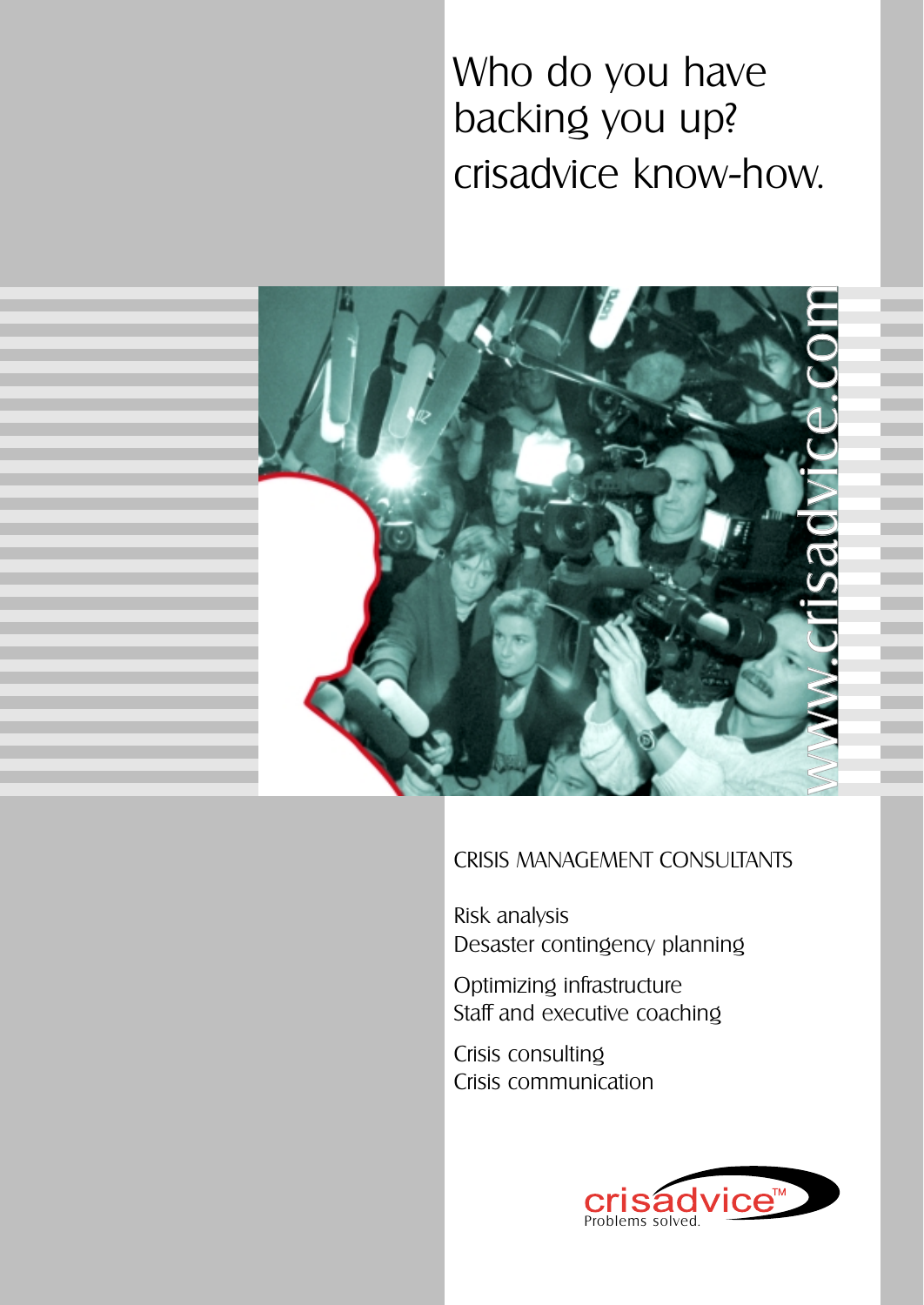# The crisis in a crisis.

# **Bomb threats prompt mass exodus** Bomb threats prompt mass exours<br>Wave of cancellations after recent bombings

Fearing terrorism and kidnappings, vacationers seek safe destinations

e scenarios vary

# Airline faces millions in claims Lawyers of victims to file suit in LLS

THE AND TIMES

the number you have dialed<br>the number you have dialed<br>the number you at present? Long lines instead of rapid information Cannot be reached at present?

cannot be receive information<br>Angry callers try for bours to receive information<br>ordings for managers<br>T.V. interview creates furor

**Qutrage** 

**Serious accusations levied at CEO** Commission notes shortcomings - hush-up surrounds investigative report

Ver excuses offered

the management have to step down

IGAR

Crises come in many forms: disasters, terror, blackmail and extortion, armed conflicts, epidemics, economic problems and environmental scandals. Anywhere, anytime and without notice.

It is not only "classic" high-risk companies which face a threat. Some companies have had to pay dearly to learn their lesson. The press, radio and television are competing for attention more aggressively than ever. In the age of the internet, news spreads uncontrolled, at lightning-like speeds throughout the globe.

At the same time consumers are reacting more critically and sensitively – and are less inclined to shy away from confrontation. With deficient crisis management, empty promises and communications foul-ups, today's top managers stand with their backs to the wall.

Crisis contingency planning has become a must for every responsible organization.

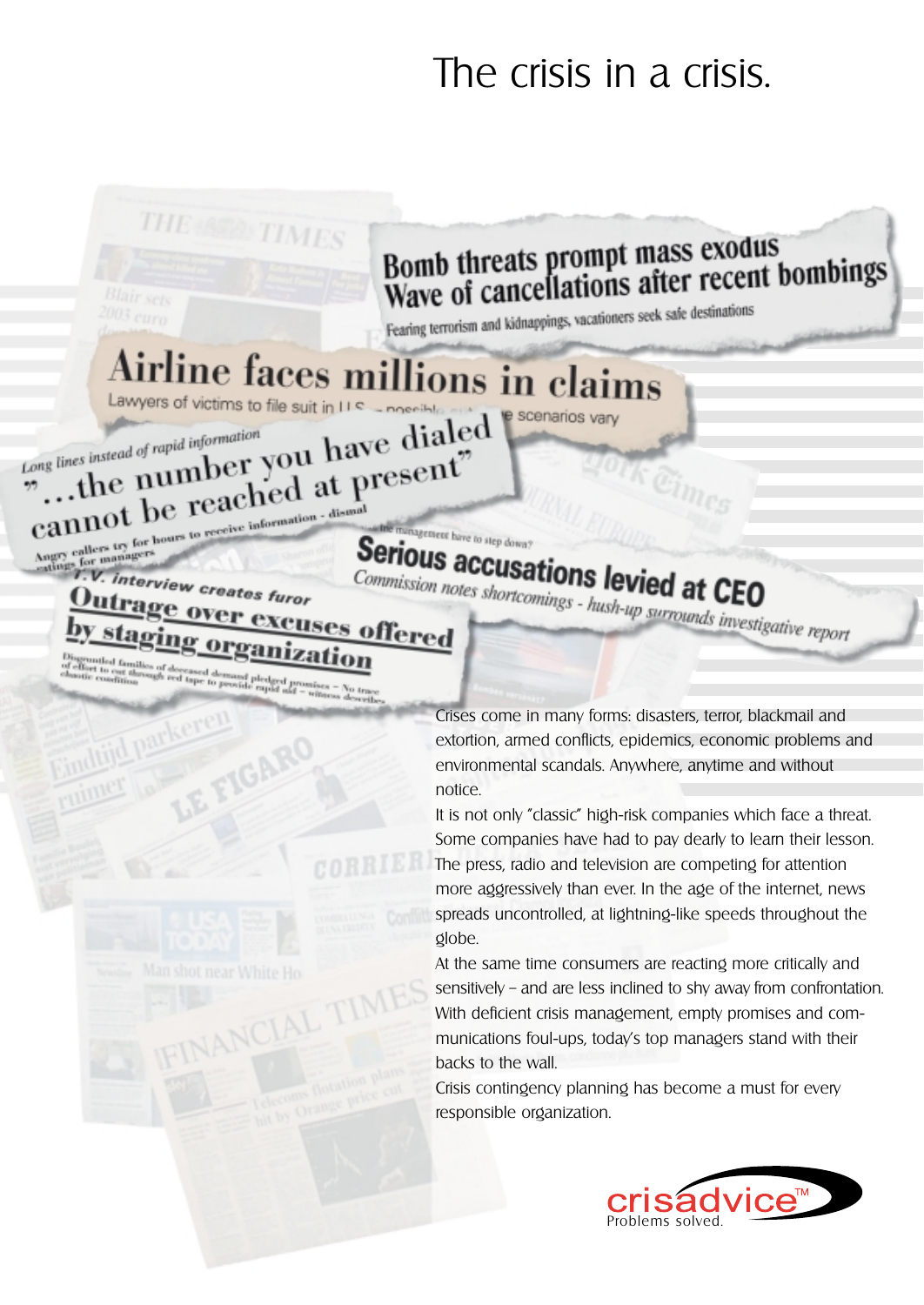

The time factor In the everyday, run-of-the-mill routine, there is enough time to solve any problem which crops up. Crises, however, require an immediate response. Crises are dynamic, and their underlying causes differ greatly as do their repercussions – but they all involve a dramatic race against time. The stage is set in the initial hours of a crisis, and every minute counts.

> Only those actors who are prepared mentally, who have trained their staff, and who are ready for "day X" in organizational, technical and strategic terms have a chance. crisadvice can help you.

### The human factor



You know better than most: your staff are technically competent, responsible, hard-working and perhaps available in sufficient numbers to take initial measures. Work under crisis conditions, however, differs fundamentally from standard business operations. This requires that choices be made, supervision and practical training be provided, staff be aided in making critical decisions and critical reviews constantly take place. Where can reinforcements be found when all your staff are

working around the clock to the point of break-down? And who is able to help the helpers? crisadvice collaborates with top-rate partners.

### The confidence factor



You have a lot to lose. Every crisis can undermine trust and confidence in your company, its products and its competence. Your image assets which have been carefully built up over time and a hard-fought-for market position are put in jeopardy. Positively positioned companies know: customers and the media are demanding, highly emotional and, it would appear, sometimes overly critical. Rapid, reliable and credible communication is appreciated. Showing one cares has been proven to improve the reputation of a company.

crisadvice helps to protect the "soft assets".

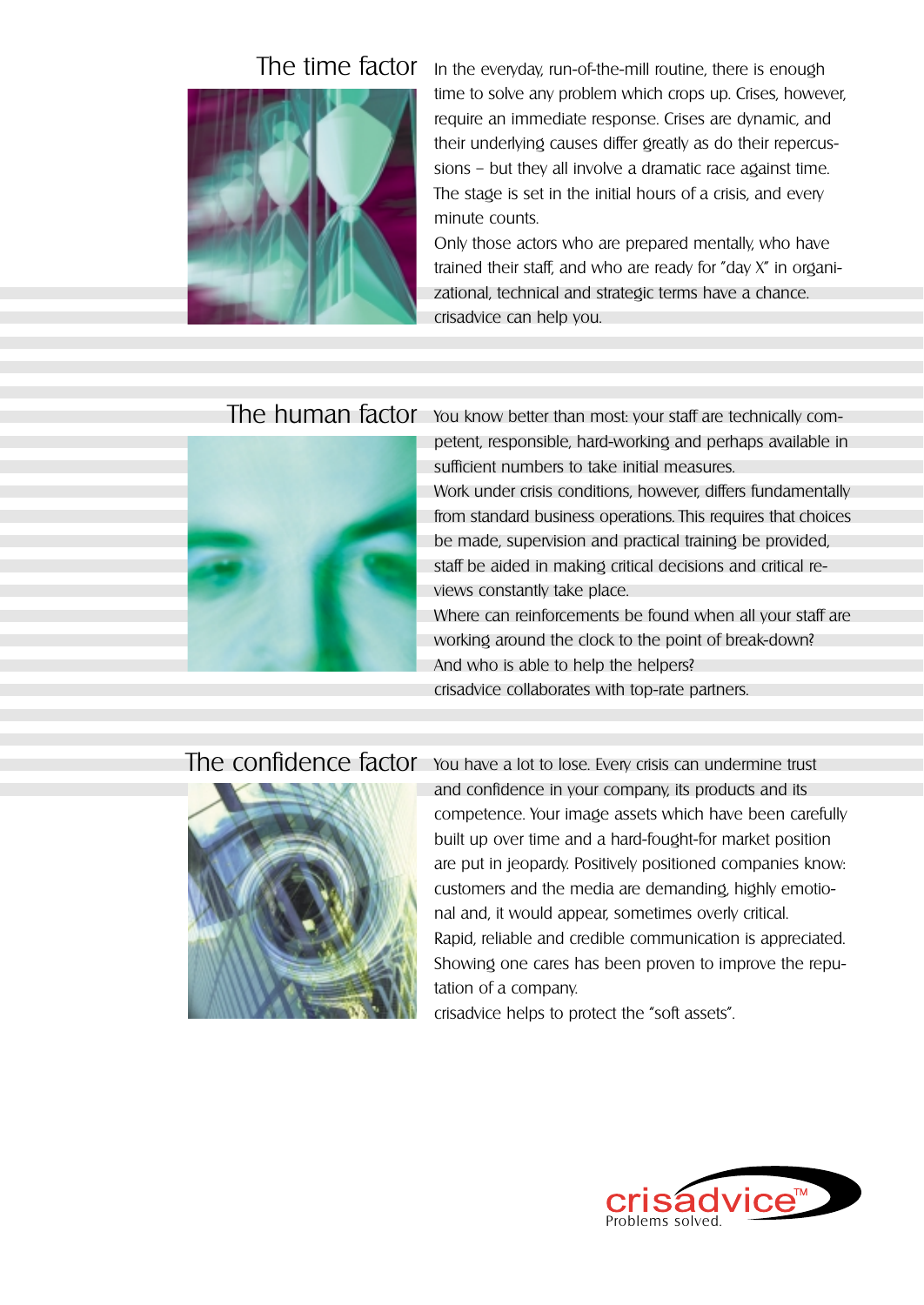

The complexity factor Different interests on the part of those directly or indirectly involved, operative constraints and specific conditions form a highly complex, almost impenetrable "neural matrix". Communicative aspects are often not assigned adequate priority in the hectic mayhem of operations. crisadvice risk analyses, concepts and worse-case scenarios examine customers, victims, families of victims, government agencies, business and consumer associations, the media, company staff, competitors, business partners, crisis winners, and more - before crises occur.

crisadvice coordinates - with the right connections.

## The cost factor



Sales promotion, advertising, marketing and public relations are taken for granted as a part of everyday business which incur expenses. Reactions to crisis all too often only take place under pressure after the onset of a crisis. One can take out insurance policies against material loss. The sin of omission in prevention causes enormous subsequent costs because of the time delay in returning to normal operations. We are sure that every single dollar invested in crisis prevention pays off in ten to twenty times the amount in sales when a crisis occurs. crisadvice is a worthwhile investment.

## The know-how factor



Efficient crisis management thrives on the art of rapid, correct decision-making. This poses problems for even the most experienced senior managers. Everyday administrative mechanisms do not function the way they usually do. What is needed is special knowledge and know-how and practical experience., Only highly specialized consultants are able to carry out comparative analysis, benchmarking and practical training, the reason being that they gain additional experience day-by-day at many companies, in lots of cases and different critical situations. crisadvice has the crisis know-how you need.

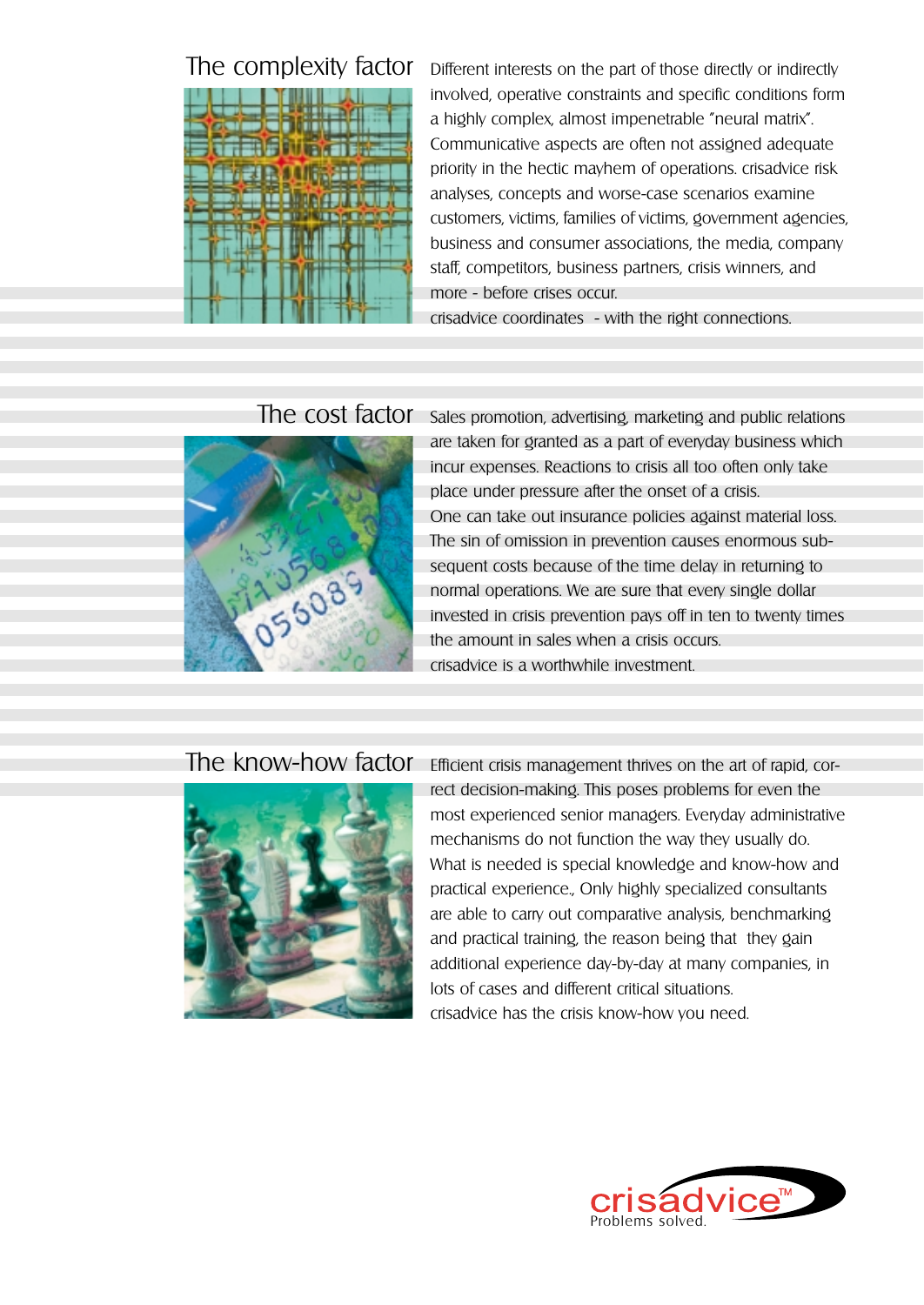#### Analysis

- Analysis of the current situation, vulnerability assesment
- Sector-specific structural analysis, research
- Risk analysis (if needed in collaboration with insurance companies)
- Case studies/analysis of earlier crisis cases
- Worst-case scenarios
- Benchmarking

Module 1

Module 2

Prevention

### **Concepts**

- Company-tailored guidelines for crisis issues
- Strategic crisis-response procedures
- Desaster contingency planning
- Coordination and integration of relevant third-party contacts
- Timing, budget, resource identification, synergy planning
- Interim solutions until complete functionality

### **Infrastructure**

- Optimizing crisis-specific telecommunications resources
- Location management
- Use of IT, modification of hardware and software
- Back-office functions

Intervention Prevention

Module 6

Interventior

Module 3 ● Integration of third-party services such as locations, IT, call center, family assistance, security, media and documentation)

### Personal and Coaching

- Human resources consulting and recruiting of experts
- Decision-making and media training for spokespersons
- Behavioral training for management and crisis-reaction staff
- Module 4 • Company-specific planning and role-playing, real-time simulation • How to involve external experts (e.g. supervisors, call center agents, psychologists and logistics specialists)

#### Crisis consulting

- Aid in decision-making for management/crisis staff
- Expert know-how in communications, law, victim care and logistics
- Module 5 • Review of operative company decisions in terms of their communicative effect
	- Wordings for customers, staff and the media
	- Guidance for contacts with the media, helpful interview, press work, press releases and press conferences
	- Media assessment: "the day after"

#### Management task force

- Active on-site consulting for staff managers in charge
- Support and reinforcement of your present crisis-reaction teams by external experts
- Crisis infrastructure consulting by selected collaboration partners
- Assistance for victims and staff, coordination of follow-up aid
- Mediaton, go-betweens in negotiations, brokerage assignments
- Debriefings after crisis missions

# Our modular system provides flexible solutions.

crisadvice's modular system makes it possible to provide tailored aid packages and proceed in a step-by-step manner: from individual consulting on projects which have already been terminated all the way to continuous assistance and ad hoc missions.

crisadvice also provides complete packages for small and medium-scale enterprises as well as supplemental or specific isolated services for large enterprises and multinationals. You select and pay only for services which your company actually requires depending upon your requirements and resources. crisadvice does not compete with your own company managers or communicators such as press offices or PR agencies. Rather, we support those in charge in a crisis, for whom day-to-day business leaves too little time to attend to this highly specialized additional assignment.

Our variety of training seminars offers you an excellent opportunity to get a glimpse of the topic of crisis and to learn about immediate measures which can be taken. At the same time you will notice the efficiency of crisadvice.